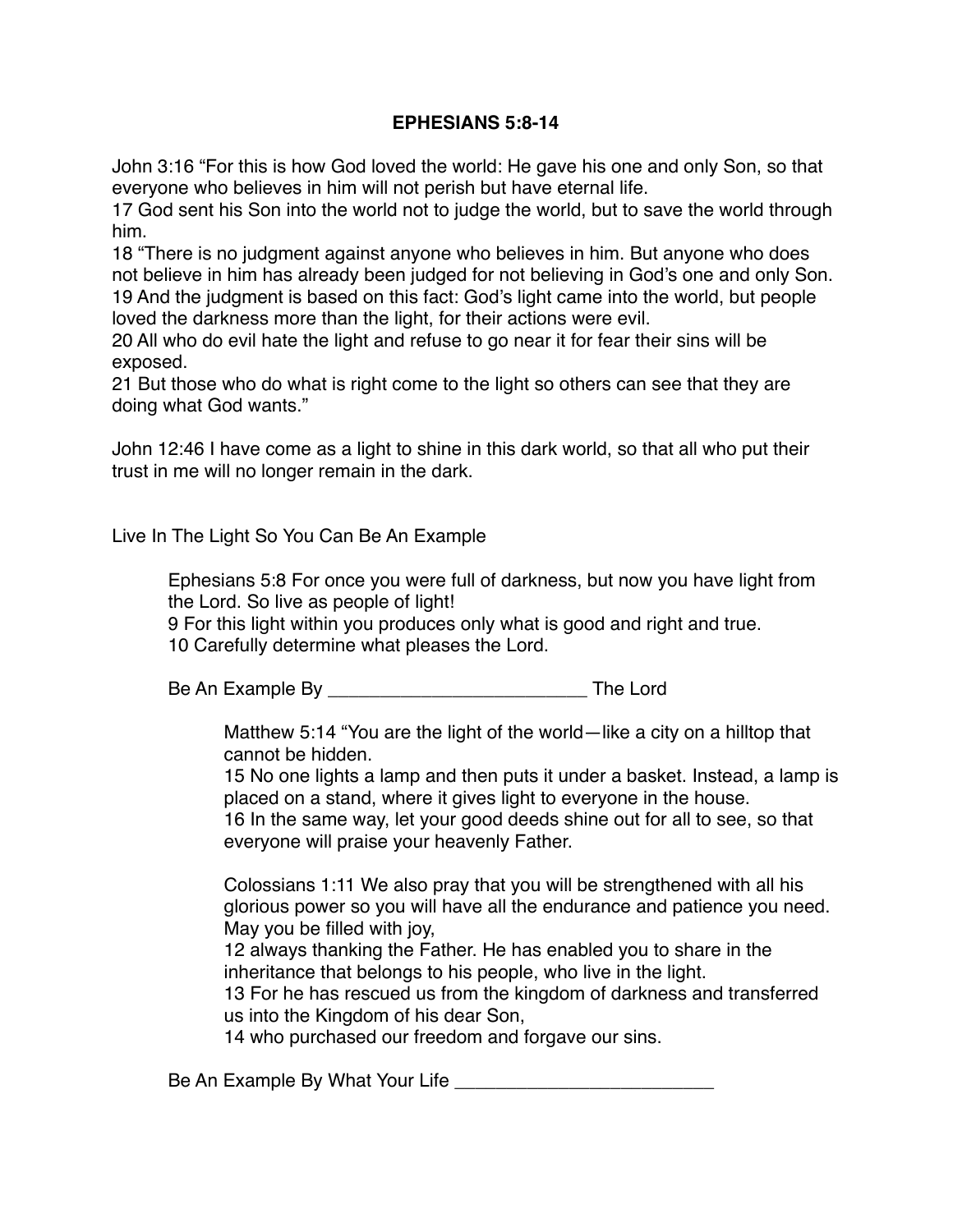This Light Produces What Is Good And Right And True

1 John 1:5 This is the message we heard from Jesus and now declare to you: God is light, and there is no darkness in him at all. 6 So we are lying if we say we have fellowship with God but go on living in spiritual darkness; we are not practicing the truth. 7 But if we are living in the light, as God is in the light, then we have fellowship with each other, and the blood of Jesus, his Son, cleanses us from all sin.

This Light Produces Growth

John 8:12 Jesus spoke to the people once more and said, "I am the light of the world. If you follow me, you won't have to walk in darkness, because you will have the light that leads to life."

Be An Example By \_\_\_\_\_\_\_\_\_\_\_\_\_\_\_\_\_\_\_\_\_\_\_\_\_ The Lord

Romans 13:11 This is all the more urgent, for you know how late it is; time is running out. Wake up, for our salvation is nearer now than when we first believed.

12 The night is almost gone; the day of salvation will soon be here. So remove your dark deeds like dirty clothes, and put on the shining armor of right living.

13 Because we belong to the day, we must live decent lives for all to see. Don't participate in the darkness of wild parties and drunkenness, or in sexual promiscuity and immoral living, or in quarreling and jealousy. 14 Instead, clothe yourself with the presence of the Lord Jesus Christ. And don't let yourself think about ways to indulge your evil desires.

Live In The Light So You Can Expose The Darkness

Ephesians 5:11 Take no part in the worthless deeds of evil and darkness; instead, expose them.

12 It is shameful even to talk about the things that ungodly people do in secret.

13 But their evil intentions will be exposed when the light shines on them,

14 for the light makes everything visible. This is why it is said, "Awake, O sleeper, rise up from the dead, and Christ will give you light."

| <b>Expose The Darkness By</b> |  | Apart |
|-------------------------------|--|-------|
|-------------------------------|--|-------|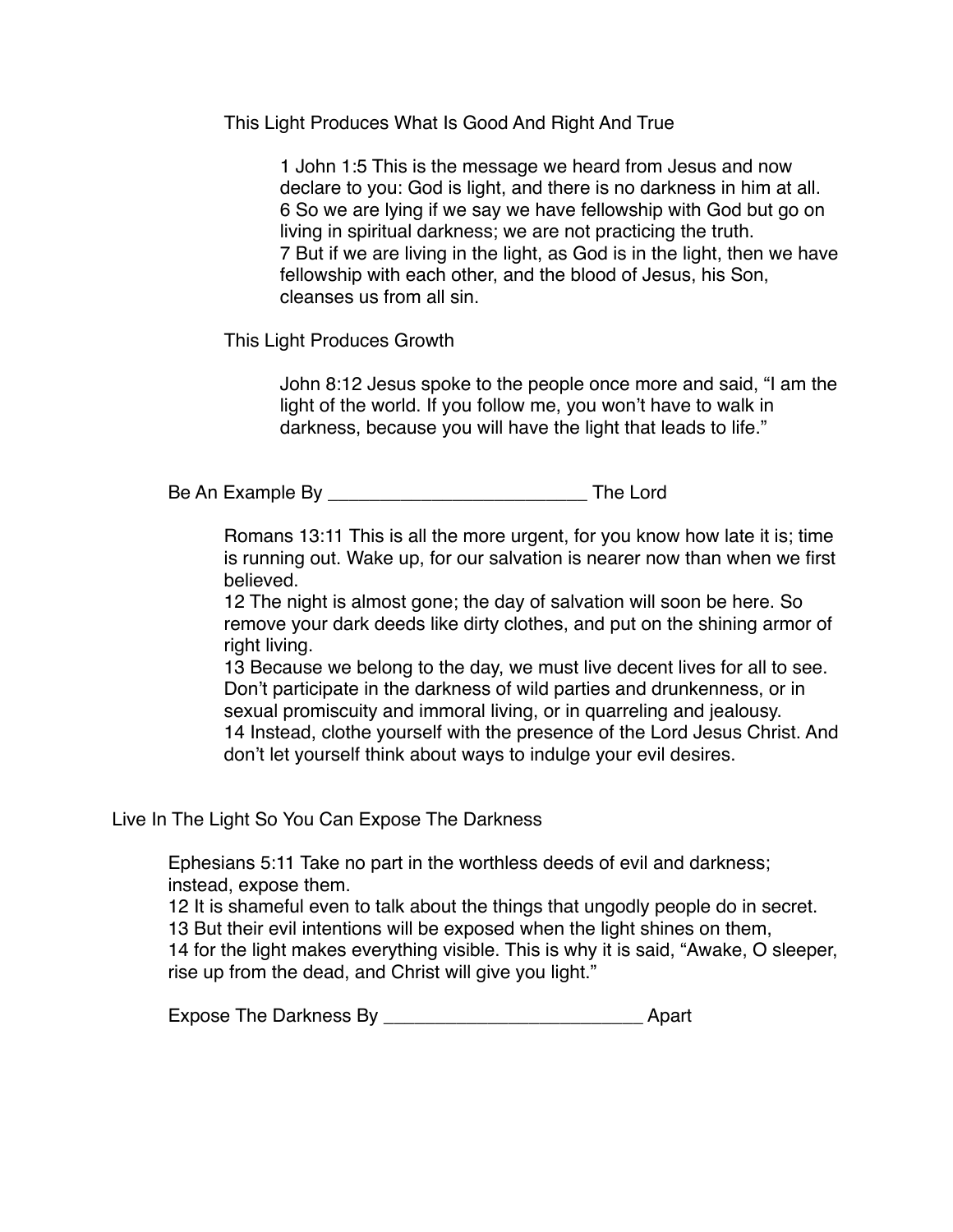2 Corinthians 6:14 Don't team up with those who are unbelievers. How can righteousness be a partner with wickedness? How can light live with darkness?

15 What harmony can there be between Christ and the devil? How can a believer be a partner with an unbeliever?

16 And what union can there be between God's temple and idols? For we are the temple of the living God. As God said: "I will live in them and walk among them. I will be their God, and they will be my people.

17 Therefore, come out from among unbelievers, and separate yourselves from them, says the Lord. Don't touch their filthy things, and I will welcome you.

18 And I will be your Father, and you will be my sons and daughters, says the Lord Almighty."

Romans 16:19 But everyone knows that you are obedient to the Lord. This makes me very happy. I want you to be wise in doing right and to stay innocent of any wrong.

Expose The Darkness By **Expose The Light** 

Isaiah 60:1 "Arise, Jerusalem! Let your light shine for all to see. For the glory of the Lord rises to shine on you.

2 Darkness as black as night covers all the nations of the earth, but the glory of the Lord rises and appears over you.

3 All nations will come to your light; mighty kings will come to see your radiance.

Philippians 2:14 Do everything without complaining and arguing, 15 so that no one can criticize you. Live clean, innocent lives as children of God, shining like bright lights in a world full of crooked and perverse people.

1 Thessalonians 5:1 Now concerning how and when all this will happen, dear brothers and sisters, we don't really need to write you.

2 For you know quite well that the day of the Lord's return will come unexpectedly, like a thief in the night.

3 When people are saying, "Everything is peaceful and secure," then disaster will fall on them as suddenly as a pregnant woman's labor pains begin. And there will be no escape.

4 But you aren't in the dark about these things, dear brothers and sisters, and you won't be surprised when the day of the Lord comes like a thief.

5 For you are all children of the light and of the day; we don't belong to darkness and night.